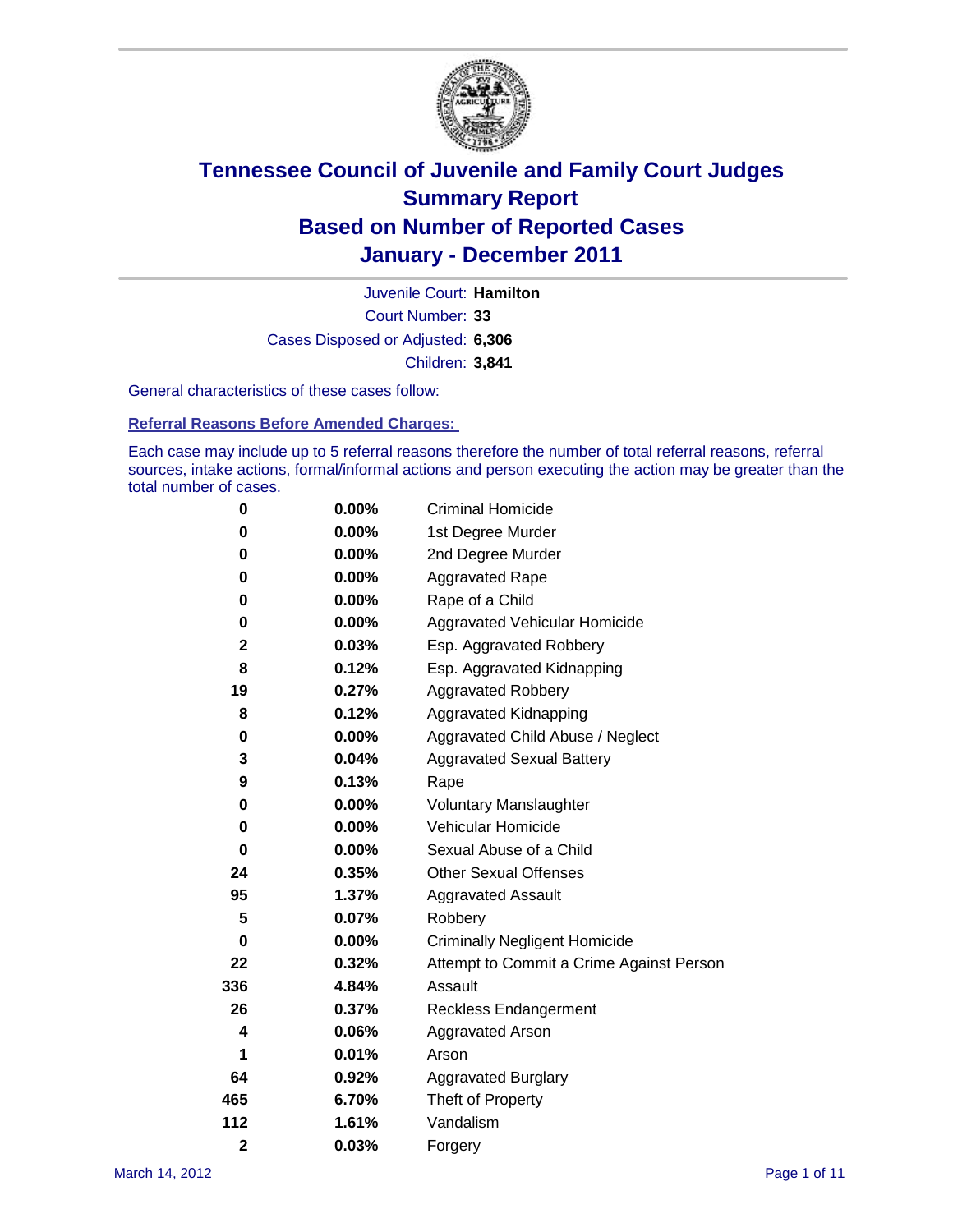

Court Number: **33** Juvenile Court: **Hamilton** Cases Disposed or Adjusted: **6,306** Children: **3,841**

#### **Referral Reasons Before Amended Charges:**

Each case may include up to 5 referral reasons therefore the number of total referral reasons, referral sources, intake actions, formal/informal actions and person executing the action may be greater than the total number of cases.

| $\pmb{0}$ | 0.00%    | <b>Worthless Checks</b>                                     |
|-----------|----------|-------------------------------------------------------------|
| 6         | 0.09%    | Illegal Possession / Fraudulent Use of Credit / Debit Cards |
| 58        | 0.84%    | <b>Burglary</b>                                             |
| 23        | 0.33%    | Unauthorized Use of a Vehicle                               |
| $\bf{0}$  | $0.00\%$ | <b>Cruelty to Animals</b>                                   |
| 15        | 0.22%    | Sale of Controlled Substances                               |
| 64        | 0.92%    | <b>Other Drug Offenses</b>                                  |
| 234       | 3.37%    | Possession of Controlled Substances                         |
| 1         | 0.01%    | <b>Criminal Attempt</b>                                     |
| 9         | 0.13%    | Carrying Weapons on School Property                         |
| 53        | 0.76%    | Unlawful Carrying / Possession of a Weapon                  |
| 45        | 0.65%    | <b>Evading Arrest</b>                                       |
| 15        | 0.22%    | Escape                                                      |
| 6         | 0.09%    | Driving Under Influence (DUI)                               |
| 77        | 1.11%    | Possession / Consumption of Alcohol                         |
| 37        | 0.53%    | Resisting Stop, Frisk, Halt, Arrest or Search               |
| 5         | 0.07%    | <b>Aggravated Criminal Trespass</b>                         |
| 15        | 0.22%    | Harassment                                                  |
| 1         | 0.01%    | Failure to Appear                                           |
| 16        | 0.23%    | Filing a False Police Report                                |
| 22        | 0.32%    | Criminal Impersonation                                      |
| 283       | 4.08%    | <b>Disorderly Conduct</b>                                   |
| 71        | 1.02%    | <b>Criminal Trespass</b>                                    |
| 8         | 0.12%    | <b>Public Intoxication</b>                                  |
| 0         | 0.00%    | Gambling                                                    |
| 63        | 0.91%    | <b>Traffic</b>                                              |
| 0         | 0.00%    | Local Ordinances                                            |
| 0         | 0.00%    | Violation of Wildlife Regulations                           |
| 101       | 1.46%    | Contempt of Court                                           |
| 530       | 7.64%    | Violation of Probation                                      |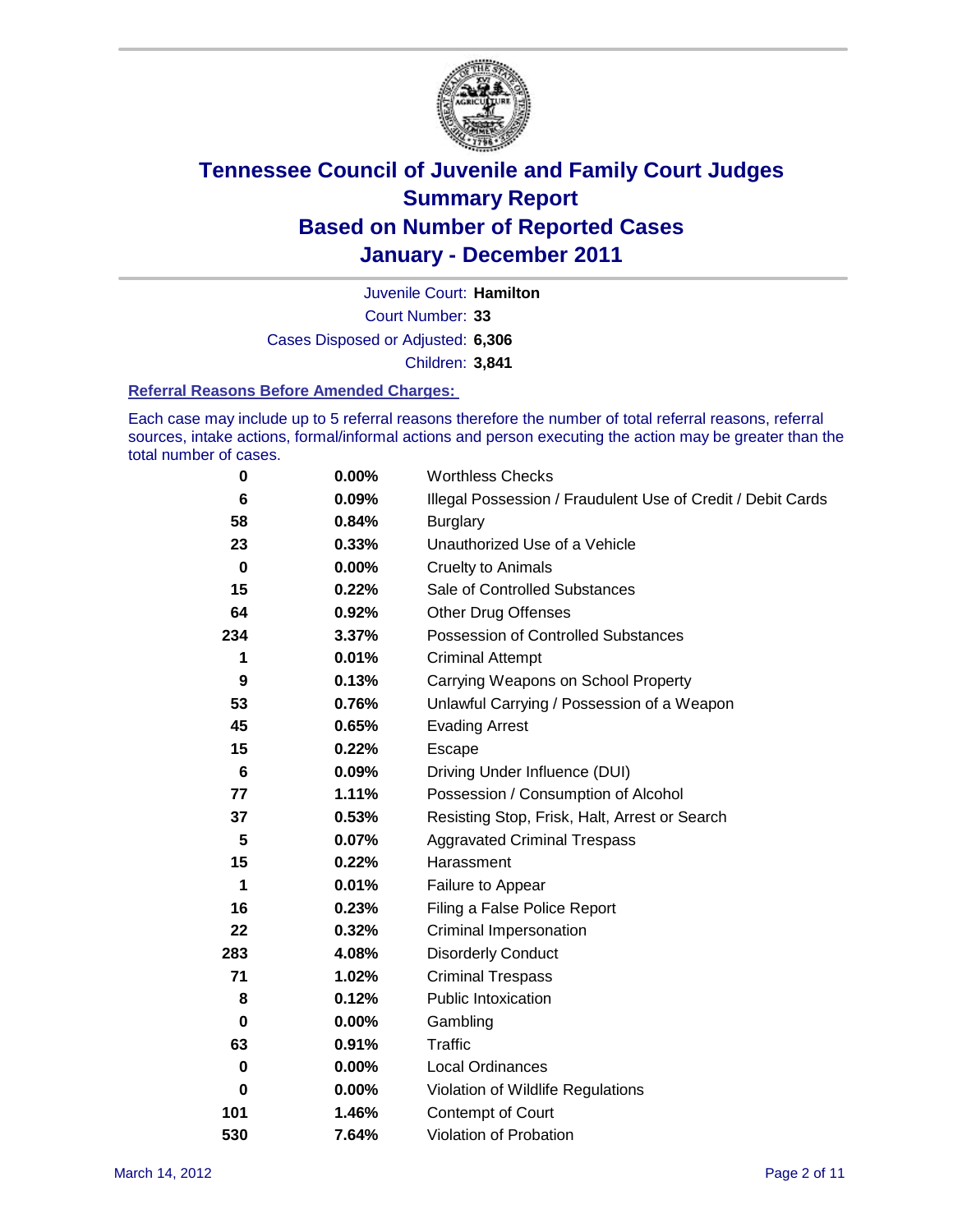

Court Number: **33** Juvenile Court: **Hamilton** Cases Disposed or Adjusted: **6,306** Children: **3,841**

#### **Referral Reasons Before Amended Charges:**

Each case may include up to 5 referral reasons therefore the number of total referral reasons, referral sources, intake actions, formal/informal actions and person executing the action may be greater than the total number of cases.

| 49             | 0.71%    | Violation of Aftercare                 |
|----------------|----------|----------------------------------------|
| 259            | 3.73%    | <b>Unruly Behavior</b>                 |
| 423            | 6.10%    | Truancy                                |
| 200            | 2.88%    | In-State Runaway                       |
| $\mathbf 0$    | 0.00%    | Out-of-State Runaway                   |
| 54             | 0.78%    | Possession of Tobacco Products         |
| $\mathbf 0$    | $0.00\%$ | Violation of a Valid Court Order       |
| 24             | 0.35%    | <b>Violation of Curfew</b>             |
| 0              | 0.00%    | Sexually Abused Child                  |
| $\overline{7}$ | 0.10%    | <b>Physically Abused Child</b>         |
| 242            | 3.49%    | Dependency / Neglect                   |
| 64             | 0.92%    | <b>Termination of Parental Rights</b>  |
| 0              | $0.00\%$ | <b>Violation of Pretrial Diversion</b> |
| 0              | 0.00%    | Violation of Informal Adjustment       |
| 0              | $0.00\%$ | <b>Judicial Review</b>                 |
| 0              | $0.00\%$ | <b>Administrative Review</b>           |
| 1              | 0.01%    | <b>Foster Care Review</b>              |
| 2,024          | 29.17%   | Custody                                |
| 293            | 4.22%    | Visitation                             |
| 0              | $0.00\%$ | Paternity / Legitimation               |
| 0              | 0.00%    | <b>Child Support</b>                   |
| 0              | $0.00\%$ | <b>Request for Medical Treatment</b>   |
| 0              | $0.00\%$ | <b>Consent to Marry</b>                |
| 336            | 4.84%    | Other                                  |
| 6,939          | 100.00%  | <b>Total Referrals</b>                 |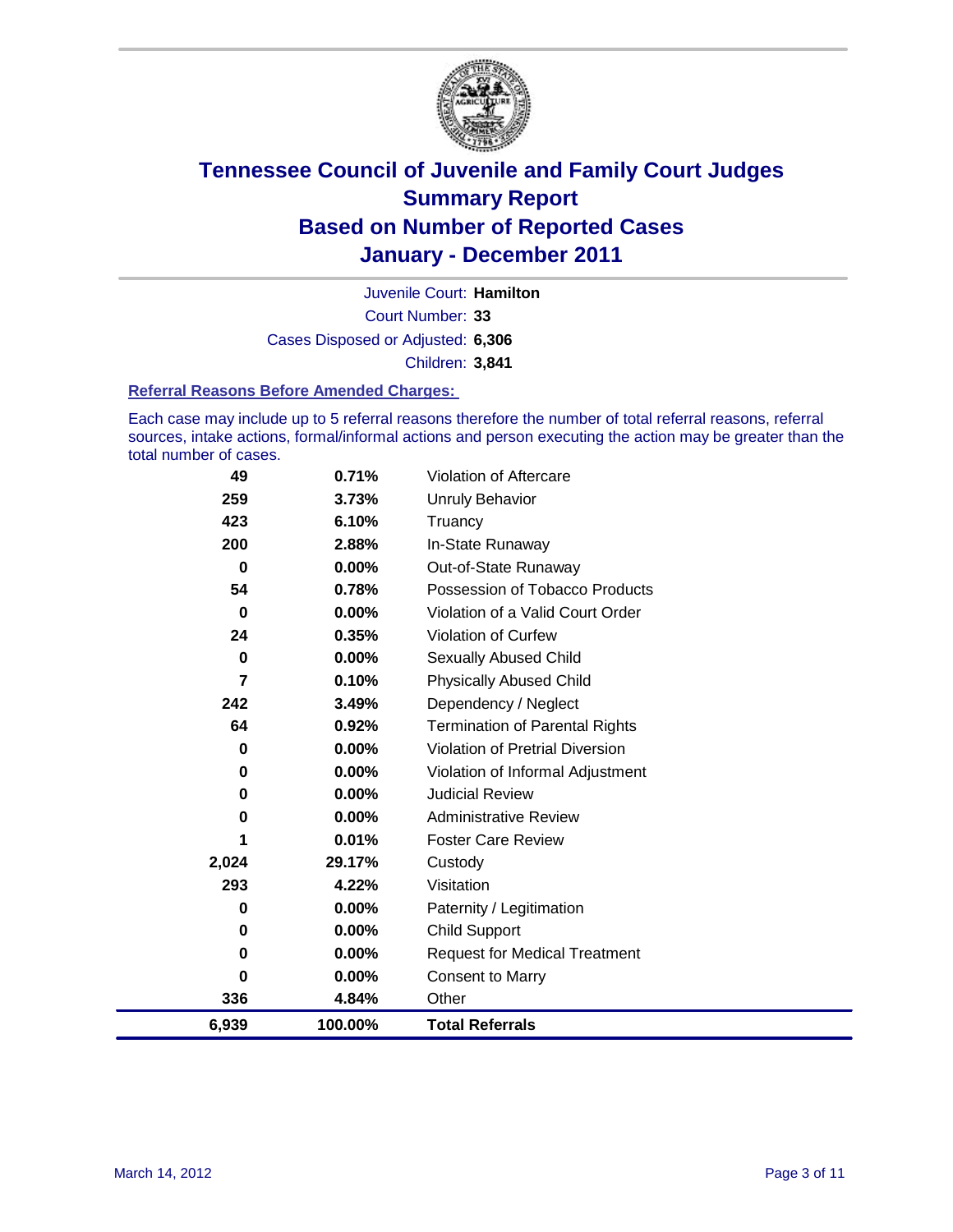

|                             |                                   | Juvenile Court: Hamilton          |  |
|-----------------------------|-----------------------------------|-----------------------------------|--|
|                             |                                   | Court Number: 33                  |  |
|                             | Cases Disposed or Adjusted: 6,306 |                                   |  |
|                             |                                   | Children: 3,841                   |  |
| <b>Referral Sources: 1</b>  |                                   |                                   |  |
| 2,323                       | 33.52%                            | <b>Law Enforcement</b>            |  |
| 1,846                       | 26.63%                            | Parents                           |  |
| 1,027                       | 14.82%                            | <b>Relatives</b>                  |  |
| $\mathbf{2}$                | 0.03%                             | Self                              |  |
| 427                         | 6.16%                             | School                            |  |
| 1                           | 0.01%                             | <b>CSA</b>                        |  |
| 430                         | 6.20%                             | <b>DCS</b>                        |  |
| 1                           | 0.01%                             | <b>Other State Department</b>     |  |
| 1                           | 0.01%                             | <b>District Attorney's Office</b> |  |
| 539                         | 7.78%                             | <b>Court Staff</b>                |  |
| $\mathbf 0$                 | 0.00%                             | Social Agency                     |  |
| 14                          | 0.20%                             | <b>Other Court</b>                |  |
| 49                          | 0.71%                             | Victim                            |  |
| 1                           | 0.01%                             | Child & Parent                    |  |
| 0                           | 0.00%                             | Hospital                          |  |
| 3                           | 0.04%                             | Unknown                           |  |
| 267                         | 3.85%                             | Other                             |  |
| 6,931                       | 100.00%                           | <b>Total Referral Sources</b>     |  |
| Age of Child at Referral: 2 |                                   |                                   |  |

|  |  | Age of Unita at Referral: 2 |  |
|--|--|-----------------------------|--|
|  |  |                             |  |
|  |  |                             |  |

| 3,841 | 100.00%  | <b>Total Child Count</b> |
|-------|----------|--------------------------|
| 0     | $0.00\%$ | <b>Unknown</b>           |
| 1     | 0.03%    | Ages 19 and Over         |
| 473   | 12.31%   | Ages 17 through 18       |
| 929   | 24.19%   | Ages 15 through 16       |
| 554   | 14.42%   | Ages 13 through 14       |
| 301   | 7.84%    | Ages 11 through 12       |
| 1,583 | 41.21%   | Ages 10 and Under        |

<sup>1</sup> If different than number of Referral Reasons (6939), verify accuracy of your court's data.

<sup>2</sup> One child could be counted in multiple categories, verify accuracy of your court's data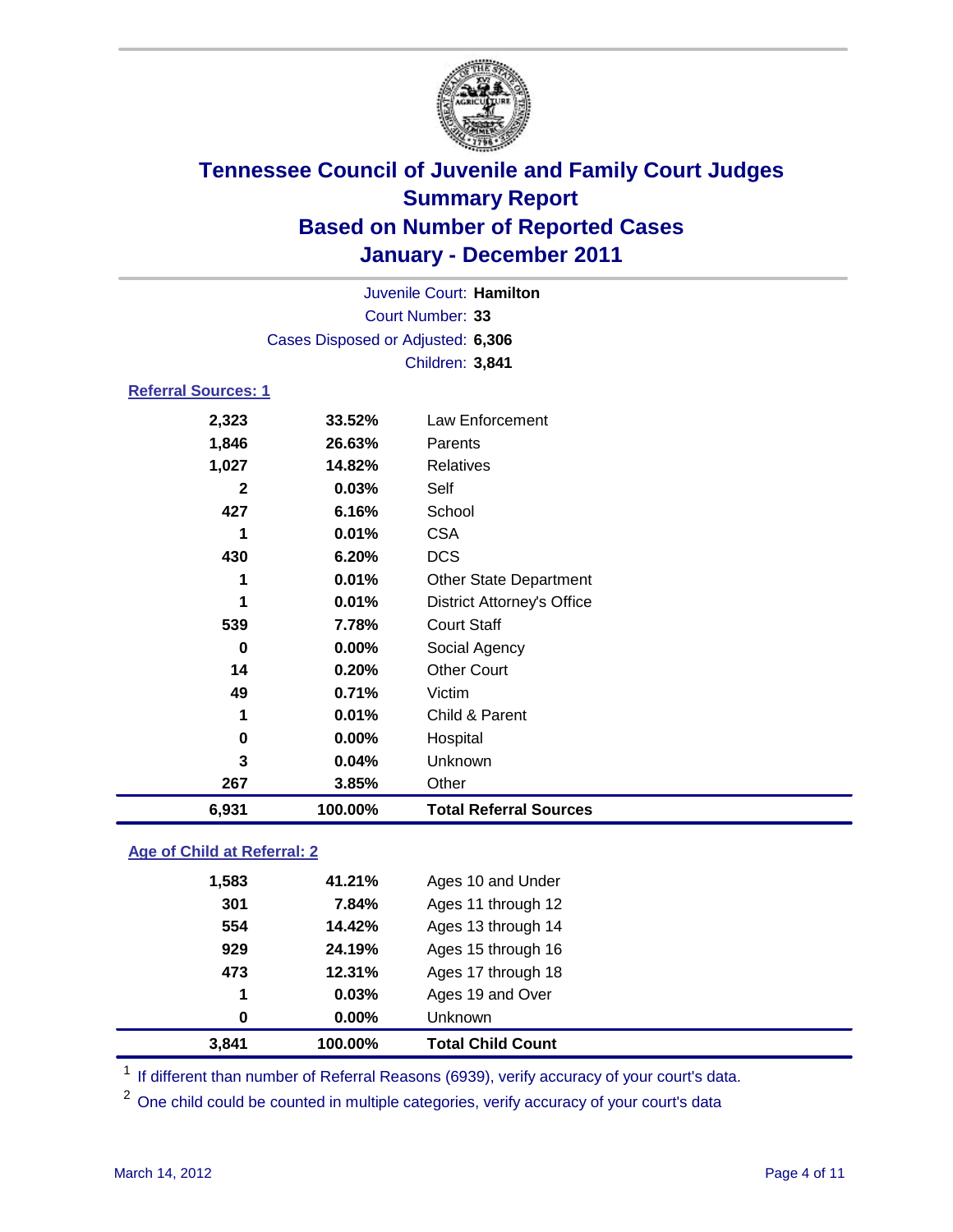

| Juvenile Court: Hamilton                |                                   |                          |  |  |  |
|-----------------------------------------|-----------------------------------|--------------------------|--|--|--|
| Court Number: 33                        |                                   |                          |  |  |  |
|                                         | Cases Disposed or Adjusted: 6,306 |                          |  |  |  |
|                                         |                                   | Children: 3,841          |  |  |  |
| Sex of Child: 1                         |                                   |                          |  |  |  |
| 2,223                                   | 57.88%                            | Male                     |  |  |  |
| 1,614                                   | 42.02%                            | Female                   |  |  |  |
| $\overline{\mathbf{4}}$                 | 0.10%                             | Unknown                  |  |  |  |
| 3,841                                   | 100.00%                           | <b>Total Child Count</b> |  |  |  |
| Race of Child: 1                        |                                   |                          |  |  |  |
| 1,794                                   | 46.71%                            | White                    |  |  |  |
| 1,945                                   | 50.64%                            | African American         |  |  |  |
| 1                                       | 0.03%                             | Native American          |  |  |  |
| $\mathbf{2}$                            | 0.05%                             | Asian                    |  |  |  |
| 66                                      | 1.72%                             | Mixed                    |  |  |  |
| 33                                      | 0.86%                             | Unknown                  |  |  |  |
| 3,841                                   | 100.00%                           | <b>Total Child Count</b> |  |  |  |
| <b>Hispanic Origin: 1</b>               |                                   |                          |  |  |  |
| 27                                      | 0.70%                             | Yes                      |  |  |  |
| 3,733                                   | 97.19%                            | <b>No</b>                |  |  |  |
| 81                                      | 2.11%                             | Unknown                  |  |  |  |
| 3,841                                   | 100.00%                           | <b>Total Child Count</b> |  |  |  |
| <b>School Enrollment of Children: 1</b> |                                   |                          |  |  |  |
| 1,501                                   | 39.08%                            | Yes                      |  |  |  |
| 175                                     | 4.56%                             | <b>No</b>                |  |  |  |
| 2,165                                   | 56.37%                            | Unknown                  |  |  |  |
| 3,841                                   | 100.00%                           | <b>Total Child Count</b> |  |  |  |

<sup>1</sup> One child could be counted in multiple categories, verify accuracy of your court's data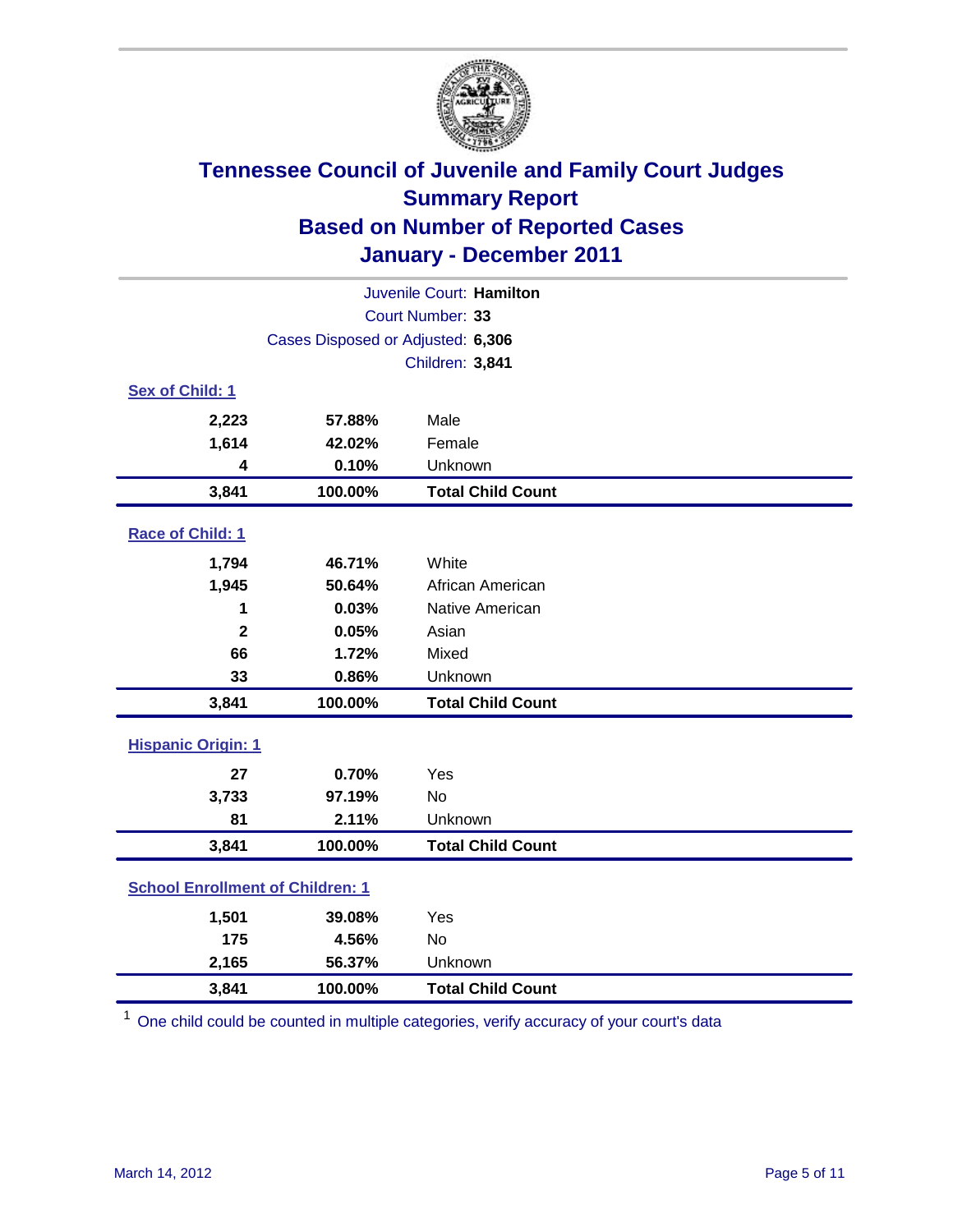

Court Number: **33** Juvenile Court: **Hamilton** Cases Disposed or Adjusted: **6,306** Children: **3,841**

### **Living Arrangement of Child at Time of Referral: 1**

| 3,841        | 100.00% | <b>Total Child Count</b>     |
|--------------|---------|------------------------------|
| 166          | 4.32%   | Other                        |
| 655          | 17.05%  | Unknown                      |
| $\mathbf{2}$ | 0.05%   | Independent                  |
| 15           | 0.39%   | In an Institution            |
| 3            | 0.08%   | In a Residential Center      |
| 8            | 0.21%   | In a Group Home              |
| 71           | 1.85%   | With Foster Family           |
| 9            | 0.23%   | <b>With Adoptive Parents</b> |
| 427          | 11.12%  | <b>With Relatives</b>        |
| 272          | 7.08%   | With Father                  |
| 1,844        | 48.01%  | With Mother                  |
| 24           | 0.62%   | With Mother and Stepfather   |
| 6            | 0.16%   | With Father and Stepmother   |
| 339          | 8.83%   | With Both Biological Parents |
|              |         |                              |

#### **Type of Detention: 2**

| 6.306 | 100.00%  | <b>Total Detention Count</b> |  |
|-------|----------|------------------------------|--|
| 0     | 0.00%    | Other                        |  |
| 1,268 | 20.11%   | Does Not Apply               |  |
| 5,035 | 79.84%   | Unknown                      |  |
| 0     | $0.00\%$ | Psychiatric Hospital         |  |
| 0     | 0.00%    | Jail - No Separation         |  |
| 0     | $0.00\%$ | Jail - Partial Separation    |  |
| 0     | 0.00%    | Jail - Complete Separation   |  |
| 3     | 0.05%    | Juvenile Detention Facility  |  |
| 0     | $0.00\%$ | Non-Secure Placement         |  |
|       |          |                              |  |

<sup>1</sup> One child could be counted in multiple categories, verify accuracy of your court's data

<sup>2</sup> If different than number of Cases (6306) verify accuracy of your court's data.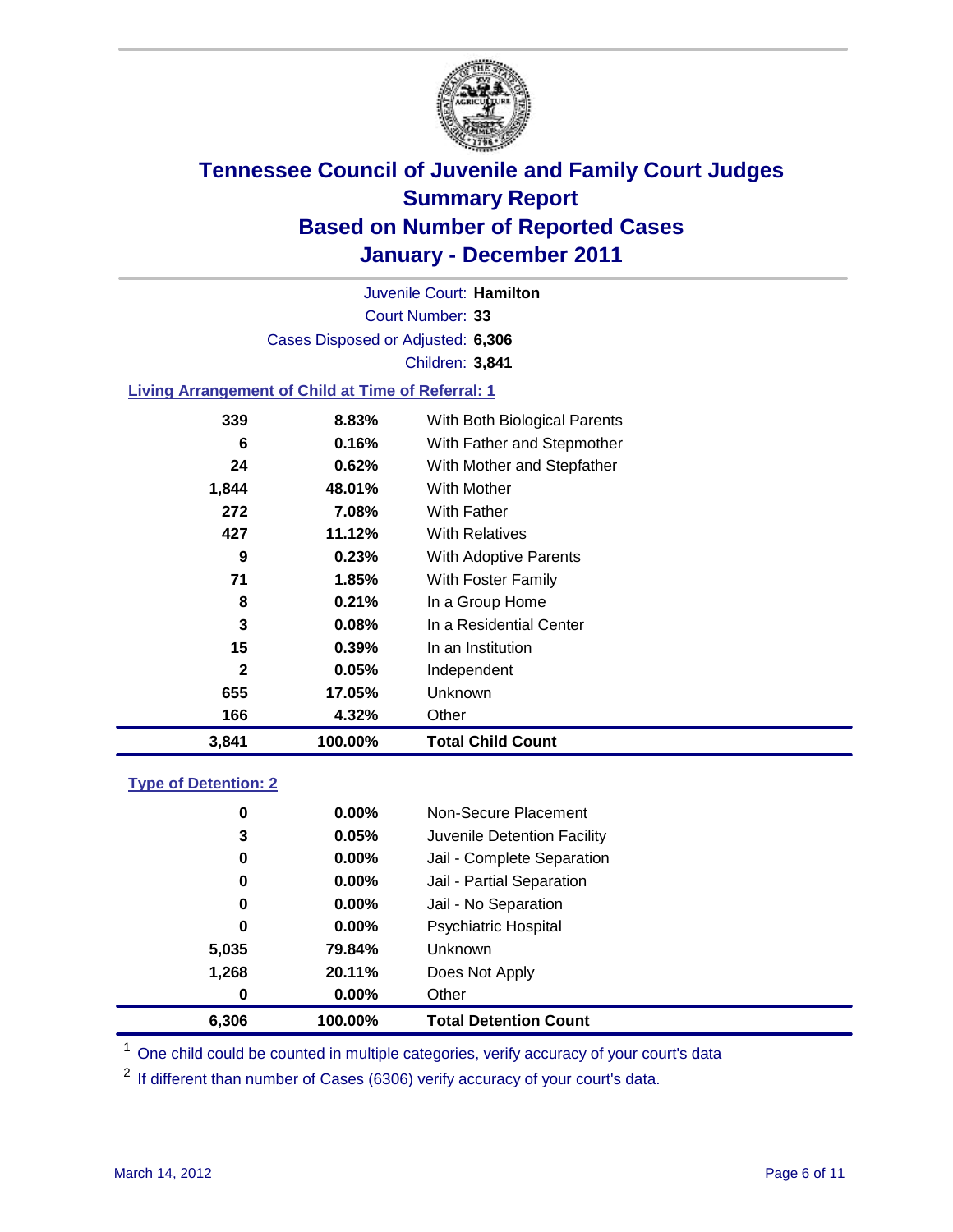

|                                                    | Juvenile Court: Hamilton          |                                      |  |  |  |  |
|----------------------------------------------------|-----------------------------------|--------------------------------------|--|--|--|--|
| Court Number: 33                                   |                                   |                                      |  |  |  |  |
|                                                    | Cases Disposed or Adjusted: 6,306 |                                      |  |  |  |  |
|                                                    |                                   | Children: 3,841                      |  |  |  |  |
| <b>Placement After Secure Detention Hearing: 1</b> |                                   |                                      |  |  |  |  |
| 1                                                  | 0.02%                             | Returned to Prior Living Arrangement |  |  |  |  |
| 1,113                                              | 17.65%                            | Juvenile Detention Facility          |  |  |  |  |
| 4                                                  | 0.06%                             | Jail                                 |  |  |  |  |
| $\mathbf{2}$                                       | 0.03%                             | Shelter / Group Home                 |  |  |  |  |
| 1                                                  | 0.02%                             | Foster Family Home                   |  |  |  |  |
| 0                                                  | 0.00%                             | Psychiatric Hospital                 |  |  |  |  |
| 1,402                                              | 22.23%                            | Unknown                              |  |  |  |  |
| 3,783                                              | 59.99%                            | Does Not Apply                       |  |  |  |  |
| $\bf{0}$                                           | 0.00%                             | Other                                |  |  |  |  |
| 6,306                                              | 100.00%                           | <b>Total Placement Count</b>         |  |  |  |  |
| <b>Intake Actions: 2</b>                           |                                   |                                      |  |  |  |  |
|                                                    |                                   |                                      |  |  |  |  |
| 6,483                                              | 93.54%                            | <b>Petition Filed</b>                |  |  |  |  |
| 0                                                  | 0.00%                             | <b>Motion Filed</b>                  |  |  |  |  |
| 153                                                | 2.21%                             | <b>Citation Processed</b>            |  |  |  |  |
| 0                                                  | 0.00%                             | Notification of Paternity Processed  |  |  |  |  |
| $\bf{0}$                                           | 0.00%                             | Scheduling of Judicial Review        |  |  |  |  |
| 0                                                  | 0.00%                             | Scheduling of Administrative Review  |  |  |  |  |
| 0                                                  | 0.00%                             | Scheduling of Foster Care Review     |  |  |  |  |
| 0                                                  | 0.00%                             | Unknown                              |  |  |  |  |
| 0                                                  | 0.00%                             | Does Not Apply                       |  |  |  |  |
| 295                                                | 4.26%                             | Other                                |  |  |  |  |
| 6,931                                              | 100.00%                           | <b>Total Intake Count</b>            |  |  |  |  |

<sup>1</sup> If different than number of Cases (6306) verify accuracy of your court's data.

<sup>2</sup> If different than number of Referral Reasons (6939), verify accuracy of your court's data.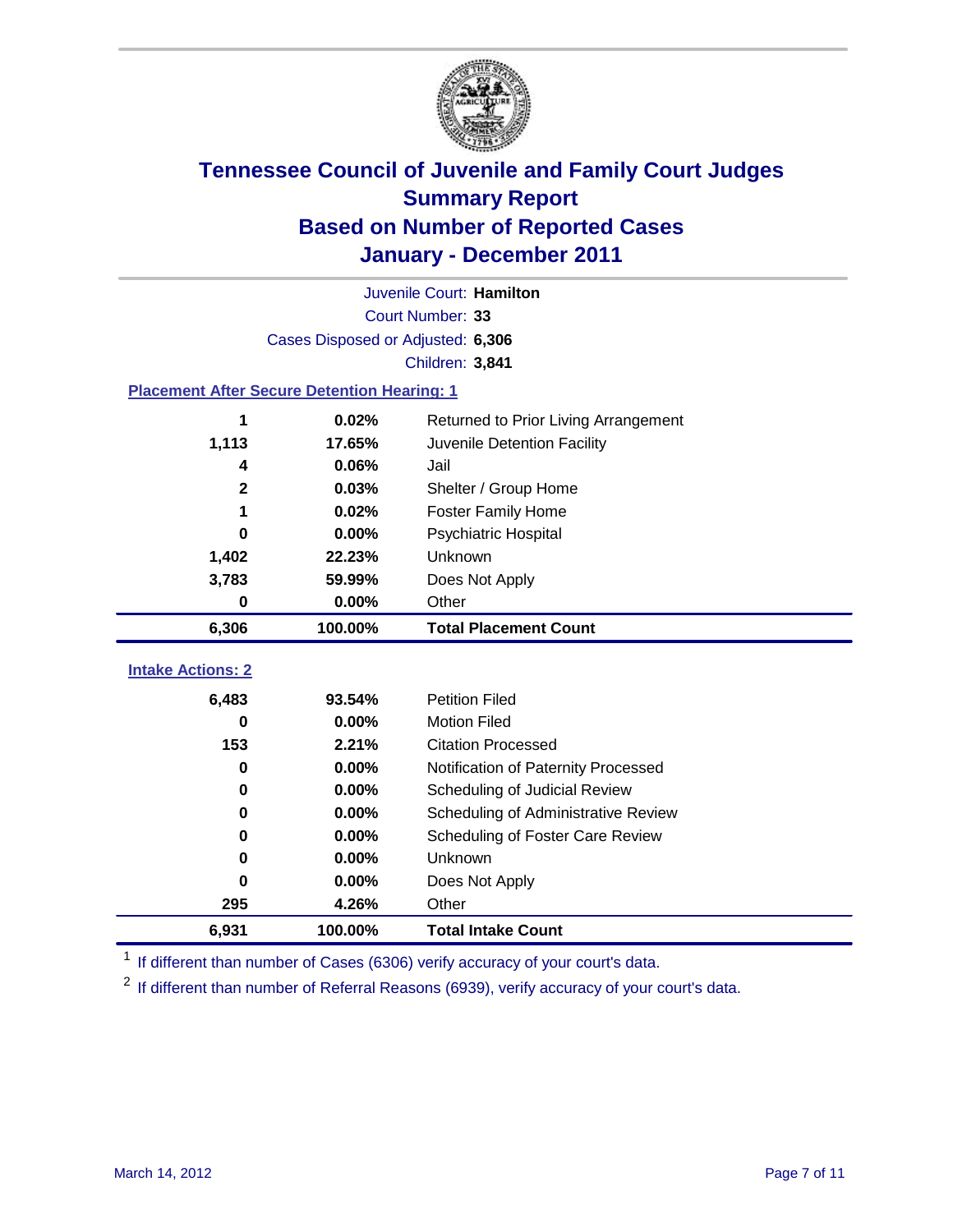

Court Number: **33** Juvenile Court: **Hamilton** Cases Disposed or Adjusted: **6,306** Children: **3,841**

### **Last Grade Completed by Child: 1**

| 126                                     | 3.28%   | Too Young for School     |
|-----------------------------------------|---------|--------------------------|
| 9                                       | 0.23%   | Preschool                |
| 60                                      | 1.56%   | Kindergarten             |
| 59                                      | 1.54%   | 1st Grade                |
| 47                                      | 1.22%   | 2nd Grade                |
| 40                                      | 1.04%   | 3rd Grade                |
| 40                                      | 1.04%   | 4th Grade                |
| 59                                      | 1.54%   | 5th Grade                |
| 103                                     | 2.68%   | 6th Grade                |
| 160                                     | 4.17%   | 7th Grade                |
| 218                                     | 5.68%   | 8th Grade                |
| 287                                     | 7.47%   | 9th Grade                |
| 205                                     | 5.34%   | 10th Grade               |
| 124                                     | 3.23%   | 11th Grade               |
| 49                                      | 1.28%   | 12th Grade               |
| 0                                       | 0.00%   | Non-Graded Special Ed    |
| 7                                       | 0.18%   | <b>GED</b>               |
| 8                                       | 0.21%   | Graduated                |
| 1                                       | 0.03%   | Never Attended School    |
| 2,233                                   | 58.14%  | Unknown                  |
| 6                                       | 0.16%   | Other                    |
| 3,841                                   | 100.00% | <b>Total Child Count</b> |
| <b>Enrolled in Special Education: 1</b> |         |                          |

| 3,841 | 100.00% | <b>Total Child Count</b> |  |
|-------|---------|--------------------------|--|
| 2,983 | 77.66%  | Unknown                  |  |
| 759   | 19.76%  | No                       |  |
| 99    | 2.58%   | Yes                      |  |

One child could be counted in multiple categories, verify accuracy of your court's data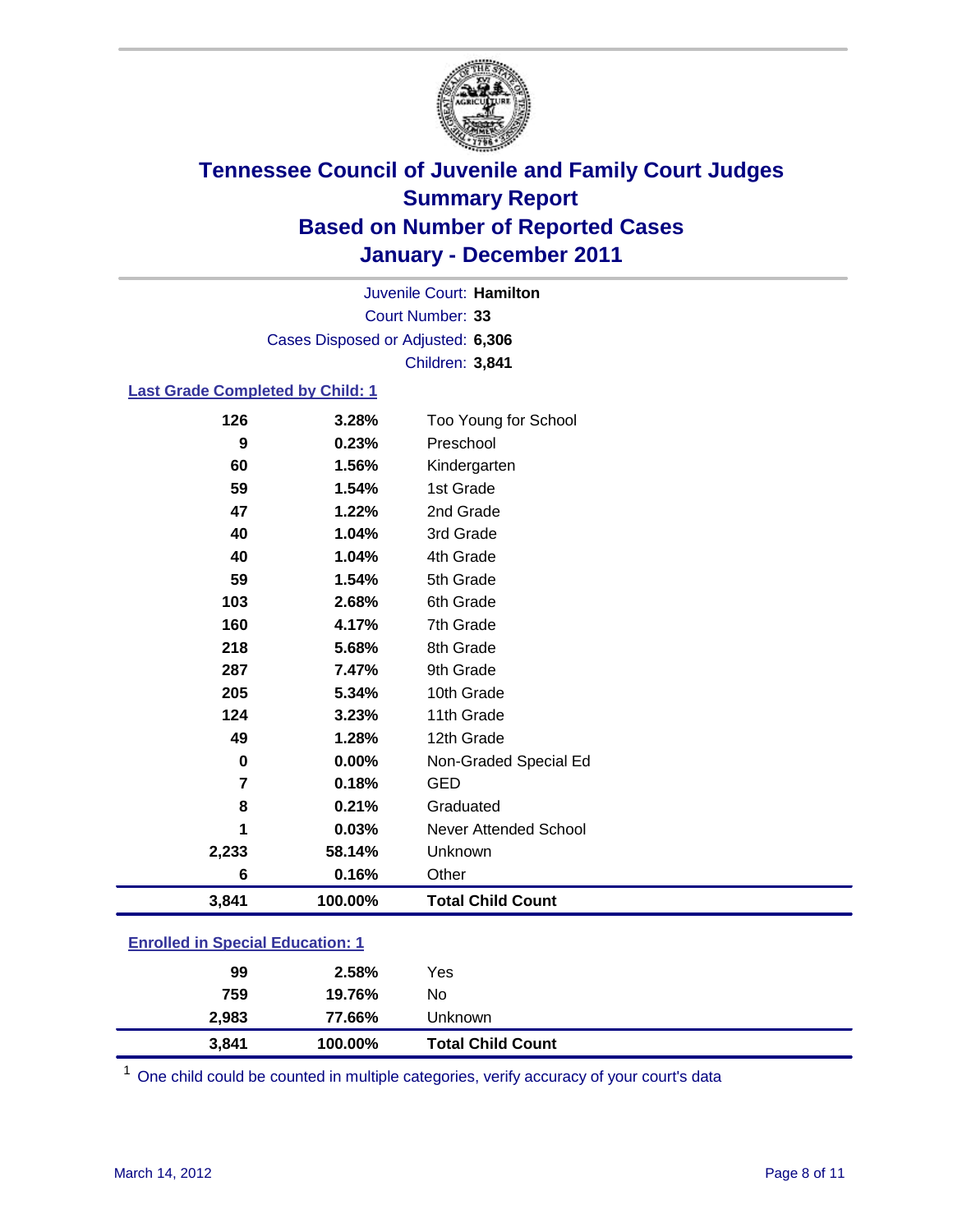

|                              |                                   | Juvenile Court: Hamilton  |
|------------------------------|-----------------------------------|---------------------------|
|                              |                                   | Court Number: 33          |
|                              | Cases Disposed or Adjusted: 6,306 |                           |
|                              |                                   | Children: 3,841           |
| <b>Action Executed By: 1</b> |                                   |                           |
| 265                          | 3.82%                             | Judge                     |
| 6,215                        | 89.67%                            | Magistrate                |
| 451                          | 6.51%                             | <b>YSO</b>                |
| 0                            | 0.00%                             | Other                     |
| 0                            | 0.00%                             | Unknown                   |
| 6,931                        | 100.00%                           | <b>Total Action Count</b> |

### **Formal / Informal Actions: 1**

| 1,792        | 25.85%   | <b>Dismissed</b>                                 |
|--------------|----------|--------------------------------------------------|
| 20           | 0.29%    | Retired / Nolle Prosequi                         |
| 1,900        | 27.41%   | <b>Complaint Substantiated Delinquent</b>        |
| 219          | 3.16%    | <b>Complaint Substantiated Status Offender</b>   |
| 268          | 3.87%    | <b>Complaint Substantiated Dependent/Neglect</b> |
| $\mathbf{2}$ | 0.03%    | <b>Complaint Substantiated Abused</b>            |
| 0            | $0.00\%$ | <b>Complaint Substantiated Mentally III</b>      |
| 462          | 6.67%    | Informal Adjustment                              |
| 2,115        | 30.52%   | <b>Pretrial Diversion</b>                        |
| 46           | 0.66%    | <b>Transfer to Adult Court Hearing</b>           |
| 0            | $0.00\%$ | Charges Cleared by Transfer to Adult Court       |
| 64           | 0.92%    | <b>Special Proceeding</b>                        |
| 0            | $0.00\%$ | <b>Review Concluded</b>                          |
| 32           | 0.46%    | Case Held Open                                   |
| 11           | 0.16%    | Other                                            |
| 0            | $0.00\%$ | Unknown                                          |
| 6,931        | 100.00%  | <b>Total Action Count</b>                        |

<sup>1</sup> If different than number of Referral Reasons (6939), verify accuracy of your court's data.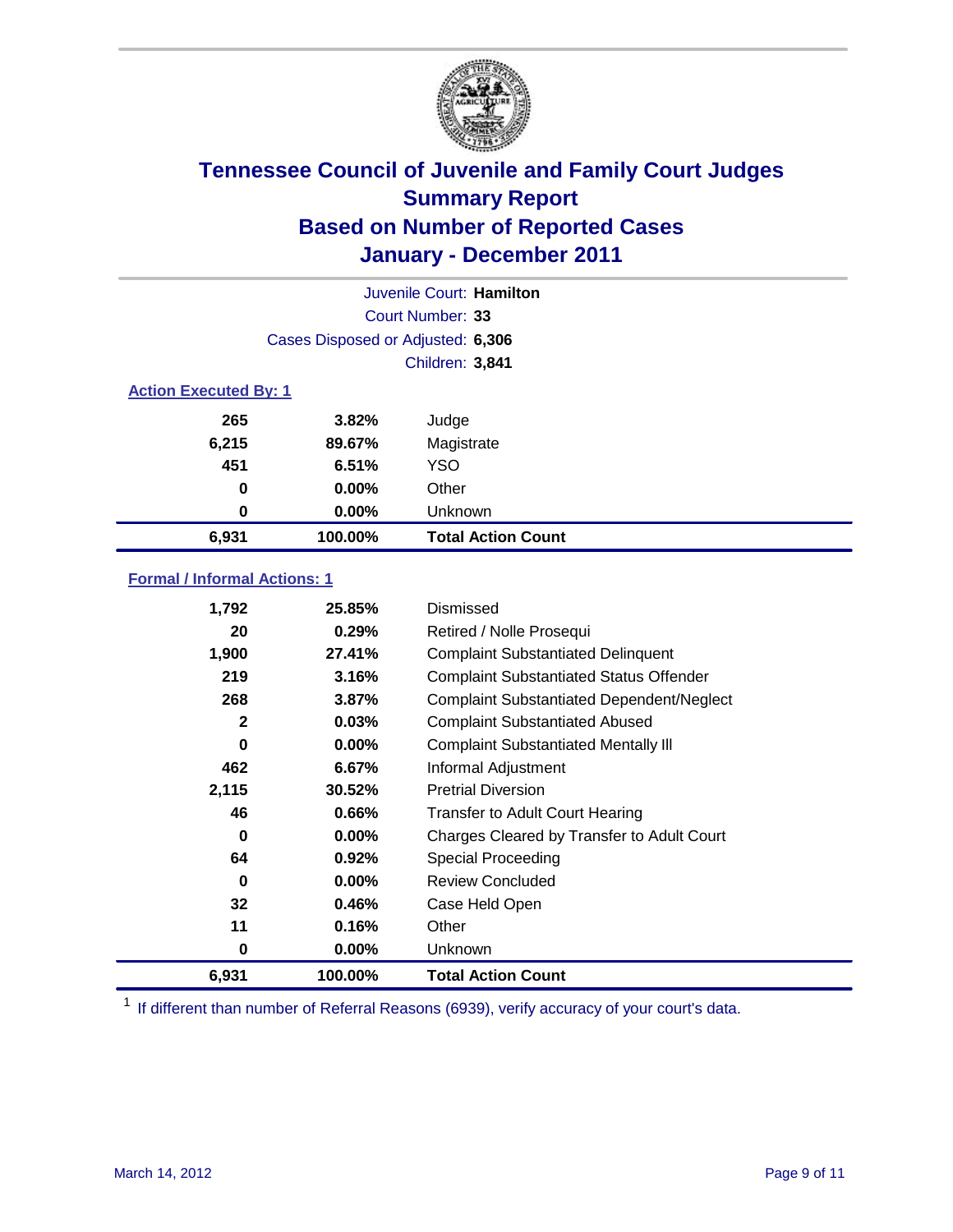

|                       |                                   | Juvenile Court: Hamilton                              |
|-----------------------|-----------------------------------|-------------------------------------------------------|
|                       |                                   | Court Number: 33                                      |
|                       | Cases Disposed or Adjusted: 6,306 |                                                       |
|                       |                                   | Children: 3,841                                       |
| <b>Case Outcomes:</b> |                                   | There can be multiple outcomes for one child or case. |
| 1,651                 | 10.39%                            | <b>Case Dismissed</b>                                 |
| 15                    | 0.09%                             | Case Retired or Nolle Prosequi                        |
| 834                   | 5.25%                             | Warned / Counseled                                    |
| 3,961                 | 24.93%                            | <b>Held Open For Review</b>                           |
| 1,066                 | 6.71%                             | Supervision / Probation to Juvenile Court             |
| 26                    | 0.16%                             | <b>Probation to Parents</b>                           |
| 52                    | 0.33%                             | Referral to Another Entity for Supervision / Service  |
| 2                     | 0.01%                             | Referred for Mental Health Counseling                 |
| 179                   | 1.13%                             | Referred for Alcohol and Drug Counseling              |
| 0                     | 0.00%                             | <b>Referred to Alternative School</b>                 |
| 0                     | 0.00%                             | Referred to Private Child Agency                      |
| 7                     | 0.04%                             | Referred to Defensive Driving School                  |
| 0                     | 0.00%                             | Referred to Alcohol Safety School                     |
| 136                   | 0.86%                             | Referred to Juvenile Court Education-Based Program    |
| 0                     | 0.00%                             | Driver's License Held Informally                      |
| 0                     | 0.00%                             | <b>Voluntary Placement with DMHMR</b>                 |
| 0                     | 0.00%                             | <b>Private Mental Health Placement</b>                |
| 0                     | 0.00%                             | <b>Private MR Placement</b>                           |
| 0                     | 0.00%                             | Placement with City/County Agency/Facility            |
| 990                   | 6.23%                             | Placement with Relative / Other Individual            |
| 69                    | 0.43%                             | Fine                                                  |
| 449                   | 2.83%                             | <b>Public Service</b>                                 |
| 164                   | 1.03%                             | Restitution                                           |
| 17                    | 0.11%                             | <b>Runaway Returned</b>                               |
| 354                   | 2.23%                             | No Contact Order                                      |
| $\boldsymbol{0}$      | 0.00%                             | Injunction Other than No Contact Order                |
| 206                   | 1.30%                             | <b>House Arrest</b>                                   |
| 2                     | 0.01%                             | <b>Court Defined Curfew</b>                           |
| 53                    | 0.33%                             | Dismissed from Informal Adjustment                    |
| 0                     | 0.00%                             | <b>Dismissed from Pretrial Diversion</b>              |
| 237                   | 1.49%                             | Released from Probation                               |
| 20                    | 0.13%                             | <b>Transferred to Adult Court</b>                     |
| $\mathbf 0$           | $0.00\%$                          | <b>DMHMR Involuntary Commitment</b>                   |